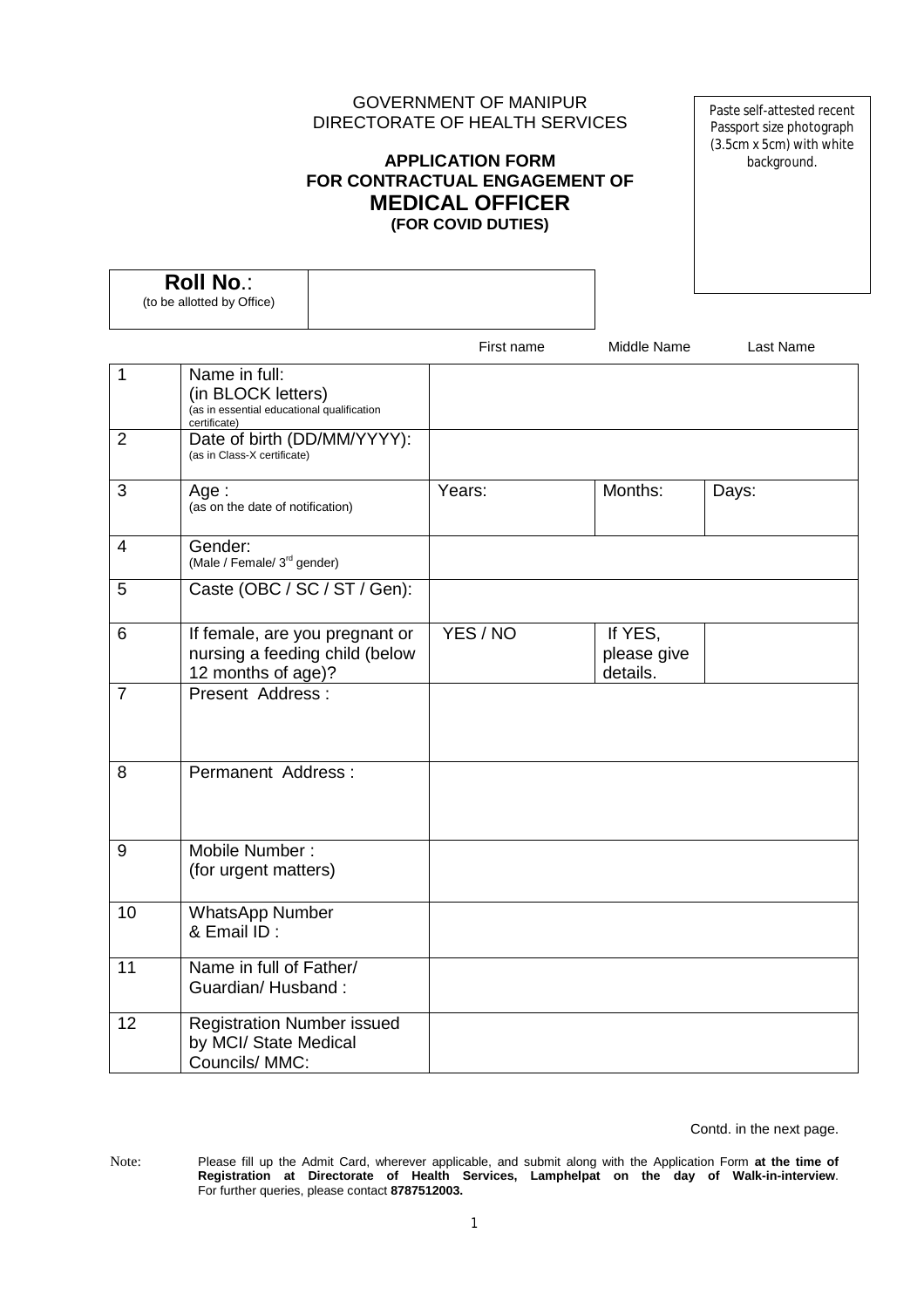#### 13. Details of required essential qualifications:

(*strike out whichever is NOT applicable)*

| Examination<br>Passed. | Name of Board /<br>University. | Year of<br>passing. | Full Marks (full<br>course) | <b>Total Marks</b><br>obtained (in<br>full course) | Percentage<br>of Marks<br>obtained. |
|------------------------|--------------------------------|---------------------|-----------------------------|----------------------------------------------------|-------------------------------------|
| *MBBS/FMGE             |                                |                     |                             |                                                    |                                     |
| *MD/ MS/ Dip.          |                                |                     |                             |                                                    |                                     |

\* Only % of marks obtained in the best performed course (MBBS/ higher) will be considered.

For foreign medical graduates, % of marks obtained in the Foreign Medical Graduate Examinations (FMGE) conducted by the National Board of Examinations (NBE) will be considered. .

|                  | Check list of self-attested photo copies to be enclosed<br>(in the following order):                                                                   | Please tick whichever is<br>applicable. |
|------------------|--------------------------------------------------------------------------------------------------------------------------------------------------------|-----------------------------------------|
| $\overline{1}$ . | Class-X Certificate (showing date of birth).                                                                                                           |                                         |
| 2.               | MBBS/ MD/ MS/ Dip. (any one): Pass Certificate & Marks Statement.<br>(showing marks obtained in the best performed course)                             |                                         |
| 3.               | Completion certificate of compulsory rotating internship.                                                                                              |                                         |
| 4.               | Caste Certificate (issued NOT before one year), if applicable.                                                                                         |                                         |
| 5.               | Registration Certificate issued by MCI/ State Medical Council/ MMC.                                                                                    |                                         |
| 6.               | 2 self-attested Passport size Photographs (1 each to be pasted in<br>Application form & Admit Card).                                                   |                                         |
| 7.               | <b>FMGE: Pass Certificate &amp; Marks Statement.</b><br>(applicable only for Foreign medical graduates/ doctors who passed MBBS from<br>outside India) |                                         |

### 15. **SELF DECLARATION**:

*I, …………………………………………………………., undertake and certify that the foregoing information is correct and complete to the best of my knowledge and belief; and I shall be responsible and may be prosecuted for wilfully submitting wrong or fabricated information, if there is any.*

| Place: |  |
|--------|--|
|        |  |

**Signature in full of the Candidate.** 

Note: Please fill up the Admit Card, wherever applicable, and submit along with the Application Form **at the time of Registration at Directorate of Health Services, Lamphelpat on the day of Walk-in-interview**. For further queries, please contact **8787512003.**